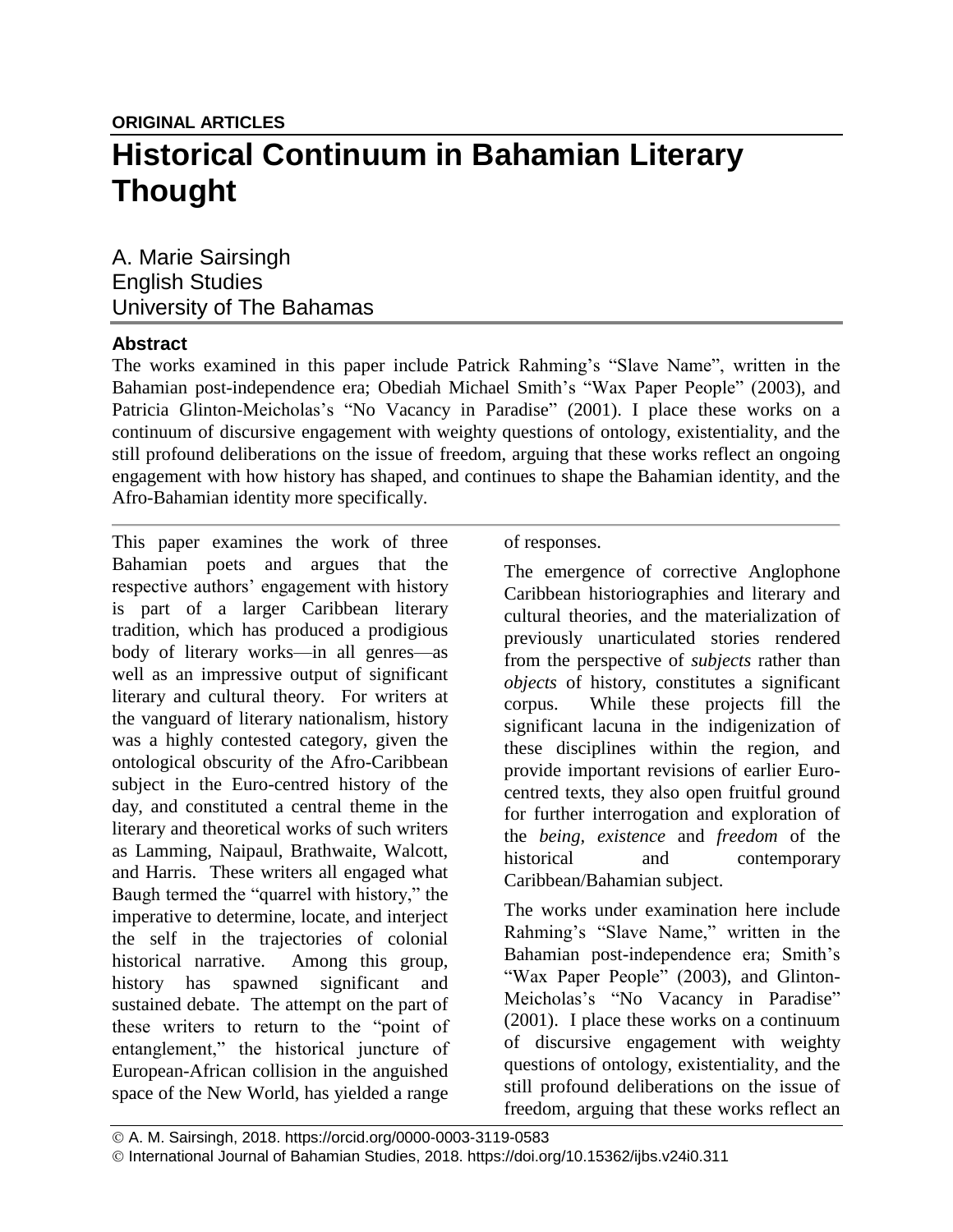ongoing engagement with the ways in which history has shaped, and continues to shape the Bahamian identity, and the Afro-Bahamian identity more specifically.

In Rahming's poem "Slave Name," the poet asserts his indisputable right to his name, his heritage, his lineage, his ancestry, all of which are elemental to the formation of a wholesome Afro-Bahamian identity. Rahming implicitly critiques the systematic displacement of the Afro-Bahamian subject who, in consequence of the brutal legacy of slavery, and later, of colonial education, has internalized the colonizer's history, customs, traditions, and mores at the erasure of his own:

I know great-great grumpa was slave I ain' like it but is so But even slave gat hist'ry too An' I gat a aright to know What tribe I come from Where they live What was my famb'ly name I know dat 'bout the master The slave deserve the same

Rahming's project involves the creation of an ontology of time that can redress the abbreviated and truncated history of the African diasporic subject. He writes:

Our hist'ry ain' jest start here late We wasn't always slave An what I wouldn't give ta know How my folks uset'a live B'fore the trip from Africa B'fore the drumbeat change B'fore old man cry fuh loss B'fore the trees was strange

In a sense, Rahming attempts to dislocate Western conceptions of time structured and defined by conquest. He seeks to know a history which, while profoundly *affected* by the fact of conquest, is not *defined* by it. Rahming is concerned with presenting an alternative to received colonial history and subverting the temporality marked with the designations "pre-colonial," "colonial," and "postcolonial." The poem continues:

I know all 'bout the King and Queen And who succeed the throne I study English Civil War Jest like it was my own And I could trace some English name Back ta the Norman War

Yet still ain' no-one wan me ax What was my name b'fore The chasin' and the catchin' The sellin' without shame That ain' too much ta ax for, suh I just wan' know my name

Rahming's acknowledgement of the rupture occasioned by the transatlantic slave trade is not the terminus of his discourse. Indeed, his poem is not a lament; Rahming, like Harris, rather than indulging in the recriminations that memory elicits, refigures loss and destruction wrought by history and uses the inventiveness of the imagination to enable the re-charting and recovery of history, thus providing the means to bridge the discontinuity induced by historical trauma. The poet asserts his right to his history, and to locating himself as subject, not object of that history. This uncompromising self-assertion, magnified within the collective Bahamian social and political milieu, reached its apex in the country's attainment of Black majority rule and later, independence. It represented an invigorated consciousness, more specifically, an Afro-Bahamian consciousness that appeared to engender a deep sense of pride in the country's historically maligned or occluded African heritage. Yet, ironically, this pride in one's Black heritage is later stretched to tenuousness at the very least, or is transmuted into a complex and paradoxical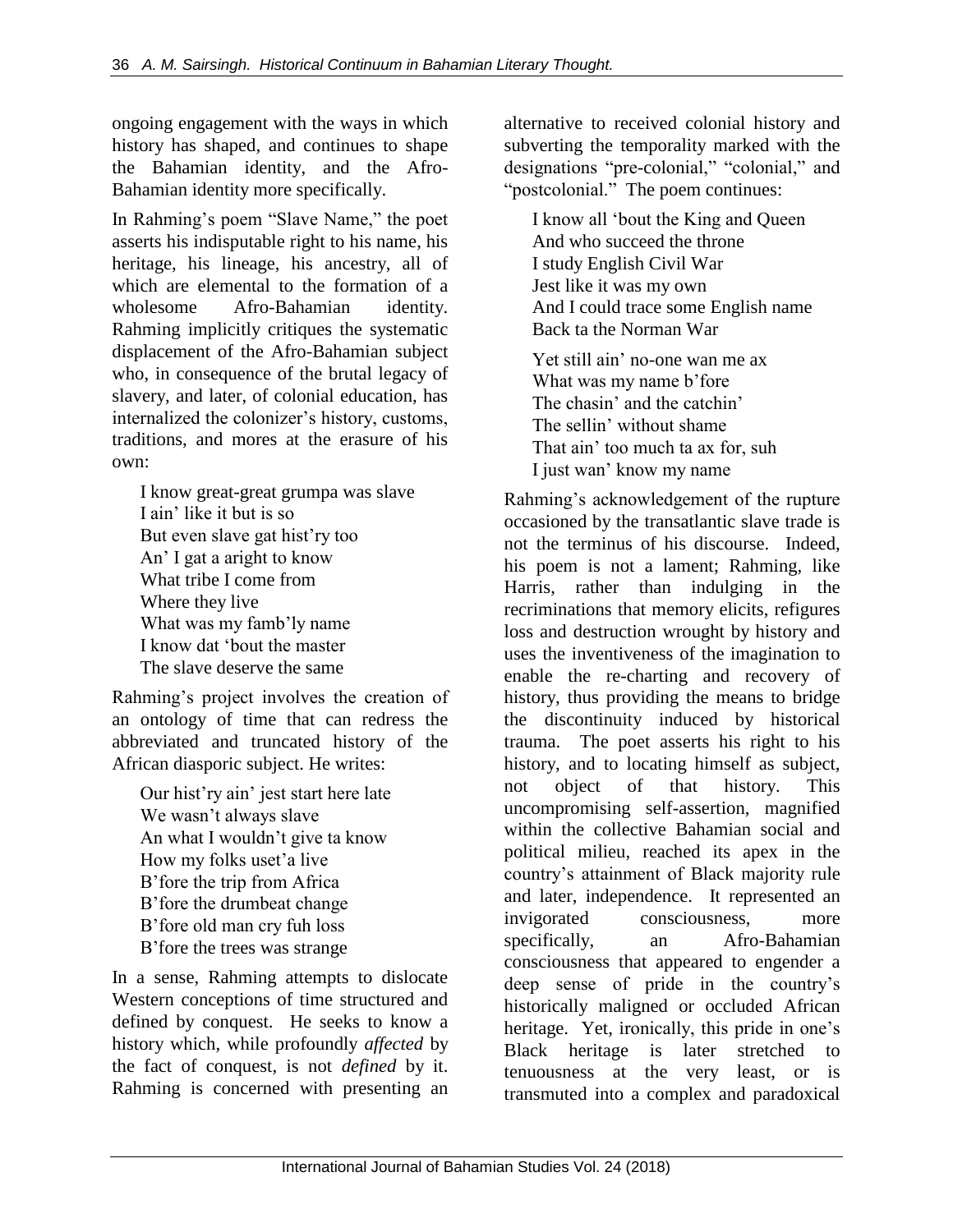figuration revealing a deep ambivalence, as Bahamians contend with a tourist economy that encourages self-erasure.

This ambivalence, or more specifically, this paradox of self-assertion/self-negation, is exemplified in Smith's poem "Wax Paper People," which speaks to the exigencies of contemporary Bahamian life in a tourismdriven economy and responds to psychic consequences wrought by an industry whose capitalist imperative often exacts from its workers the price of virtual invisibility. Nixon (2015) observes that "tourism is one of the largest sites of neo-colonialism, shaping economic realities and national culture" (p. 3), and that, as such, writers and artists "grapple with the continued exploitation of colonialism found in the industry" (p. 4). Smith's poem harks back to this 500 year history of colonialism and to what Ian Strachan identifies as "the imperialist-colonial economy of wealth extraction and exploitation and an often antiimperialist counter-economy, one that concerns self-worth" (Strachan, 2002, p. 4). Smith thematises the deleterious effect of this mega-industry that exalts the Bahamas as paradise, and simultaneously destabilizes or negates the identity of its Afro-Bahamian inhabitants. Smith writes:

Shut y'ur mout, Der touris' comin'! What ya talkin' bout Bein' Black for? 'bout strikin' back for? You 'een wan' der man An 'e wife spen' dey Dollar, ah? Ya wan' run um away, ah? What ya wan' be Black For anyway? Hard hair so bad Ya better straighten um

The bold assertion of Black Bahamian identity seen in Rahming's poem "Slave Name," seemingly recoils in this poem under the weight of the economic imperatives of tourism. Smith critiques the commodification of the country for tourist consumption; he critiques also the expected conformity of tourism service workers to the dictates of the industry, echoing Derek Walcott's observation that "the islands [of the Caribbean] sell themselves" at the price of "the seasonal erosion of their identity" (pp. 31-32). Pride in one's identity, in one's physiognomy, becomes superseded by acquiescence to the tenets of the industry and the containment of the Black self. Smith writes:

Won' be ya se'f – Can' be ya se'f When disguise ga put Money in der treasury… disguise so deep, so good, so long/ Bahamian man nor woman remember dey actual look dey natural se'f.

Smith thus highlights, through his use of irony, the struggle of the tourist worker to retain the integrity of racial, national and personal identity while contending with the neo-colonial exploitation of the tourism industry. The foregoing stanzas impel contemplation of the ways in which racial formation as a sociohistorical and transhistorical process occurred during the colonial era, and how these colonial vestiges have affected the formation of personal and national consciousness within the contemporary moment. For while in the national rhetoric of earlier years Black identity was loudly and unapologetically proclaimed, this voice has become somewhat muted and, in fact, the dualistic self-assertion/self-negation paradigm has continued to operate, lamentably, to the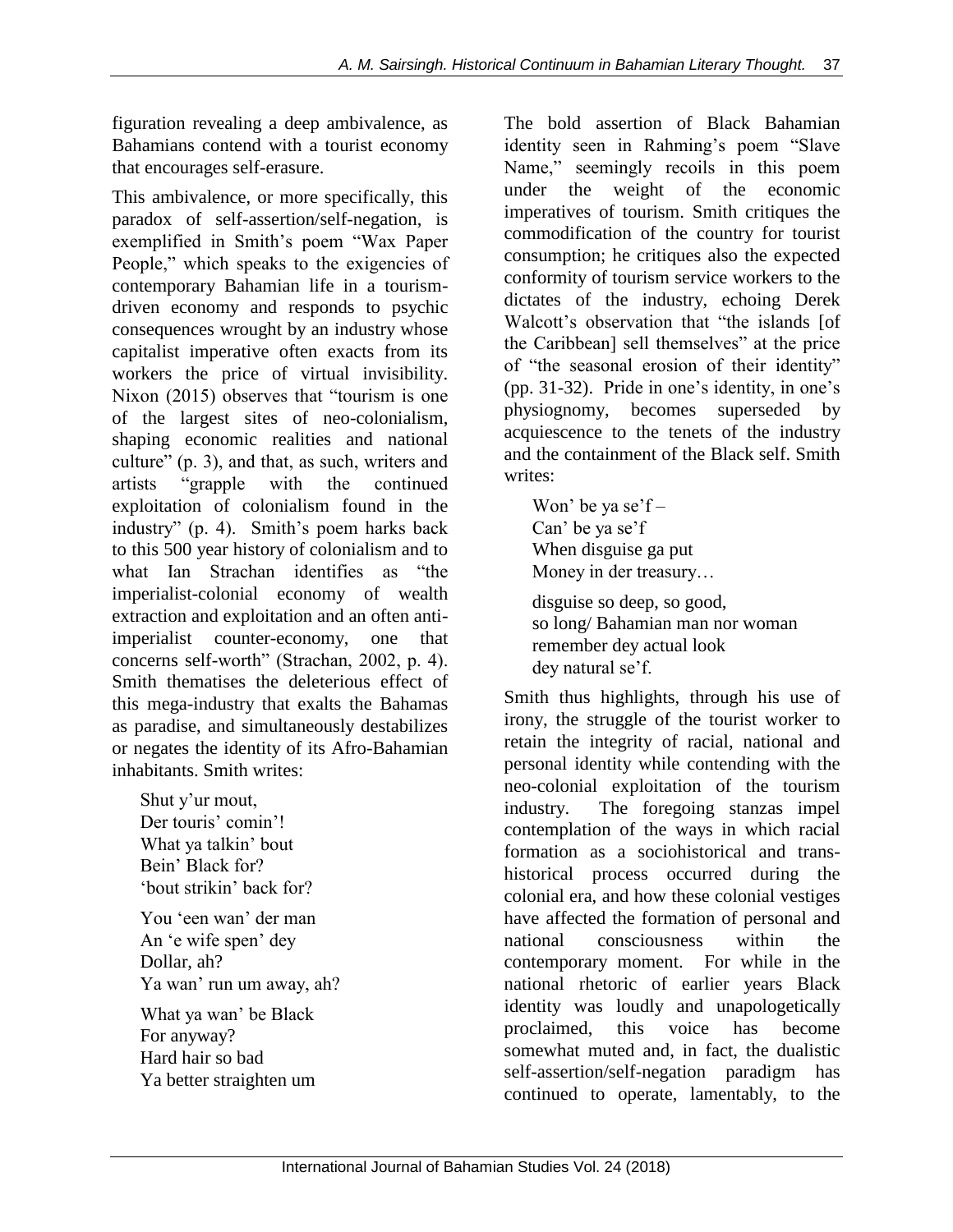point of normalizing the self-negating practice of modifying appearance to suppress or 'tame' visible blackness, so that, as Smith asserts, we do not "fri'ten der touris'/der bread & butter/off der table."

In the penultimate stanza, Smith presents an existential dilemma: the disavowal or containment of Black identity that may secure the tourist dollar or the assertion of the Black self that may chase the frightened tourist away. He concludes ironically with the poignant question,

You choose! In' it better ta be transparent, So people could walk Right tru ya Don' even see ya?

The poet invokes the dilemma of choice—to negate self, to be rendered invisible, in the interest of economic gain. Invisibility here resonates with Ralph Ellison's novel *Invisible Man*, which, arguably, teeters discursively between a rhetoric of despair and anatomizing Black existentiality in ways that potentiate liberation. I would argue that Smith's rhetoric, rather than suggesting resignation as a choice, asserts the imperative of recovering one's identity, one's self. I read his poetics as engaging a philosophical gaze, insisting upon the validation of the Black Bahamian subject's humanity, on the reclamation of Black ontology.

This concept of reclaiming Black ontology loudly resonates in the work of Glinton-Meicholas, whose poem, "No Vacancy in Paradise" exists on the continuum of the two previously discussed works. The poem reflects the author's awareness of history as the centrally creative force in forging Bahamian selfhood. Like Nettleford, Glinton-Meicholas also recognizes that "neither artist nor academic can function adequately without a sense of history or the

importance of that history to the existential realities of contemporary Caribbean life" (Nettleford, 2013, p. 282), and her poetry reflects this awareness. Glinton-Meicholas interlaces articulations and understandings of history into her poetics. For example, her tropology, which draws upon historical elements, plantation images, and brochuristic images of paradise, demonstrates how tourism discourse, as Ian Strachan has argued, can be seen as an extension and reflection of plantation discourse.

Glinton-Meicholas begins:

We accept For now We must Pick up cotton towels and Plough corn rows Into silk cotton hair.

The clever punning, and word play present the compressed image of plantation labour and present-day tourism labour as one and the same enterprise. Glinton-Meicholas sees equivalencies in cotton plantation labour and hotel domestic labour, weaving them into a single image. Similarly, ploughing corn and braiding tourists' hair are conveyed as comparable labour. If there is a sense of worker resignation to this neo-plantation system in the opening stanza, it is provisional, since the operative phrase, "for now" implies the biding of time, waiting for the right moment, for a revised consciousness.

The poem speaks to the experiences of the socially and discursively marginalized, the tourist workers, who hang on the lower rungs of the tourism industry that, according to Strachan, propagates and exploits the paradise myth (2003, p. 3). Glinton-Meicholas gives representation to those who labour in this modern day plantation. She writes: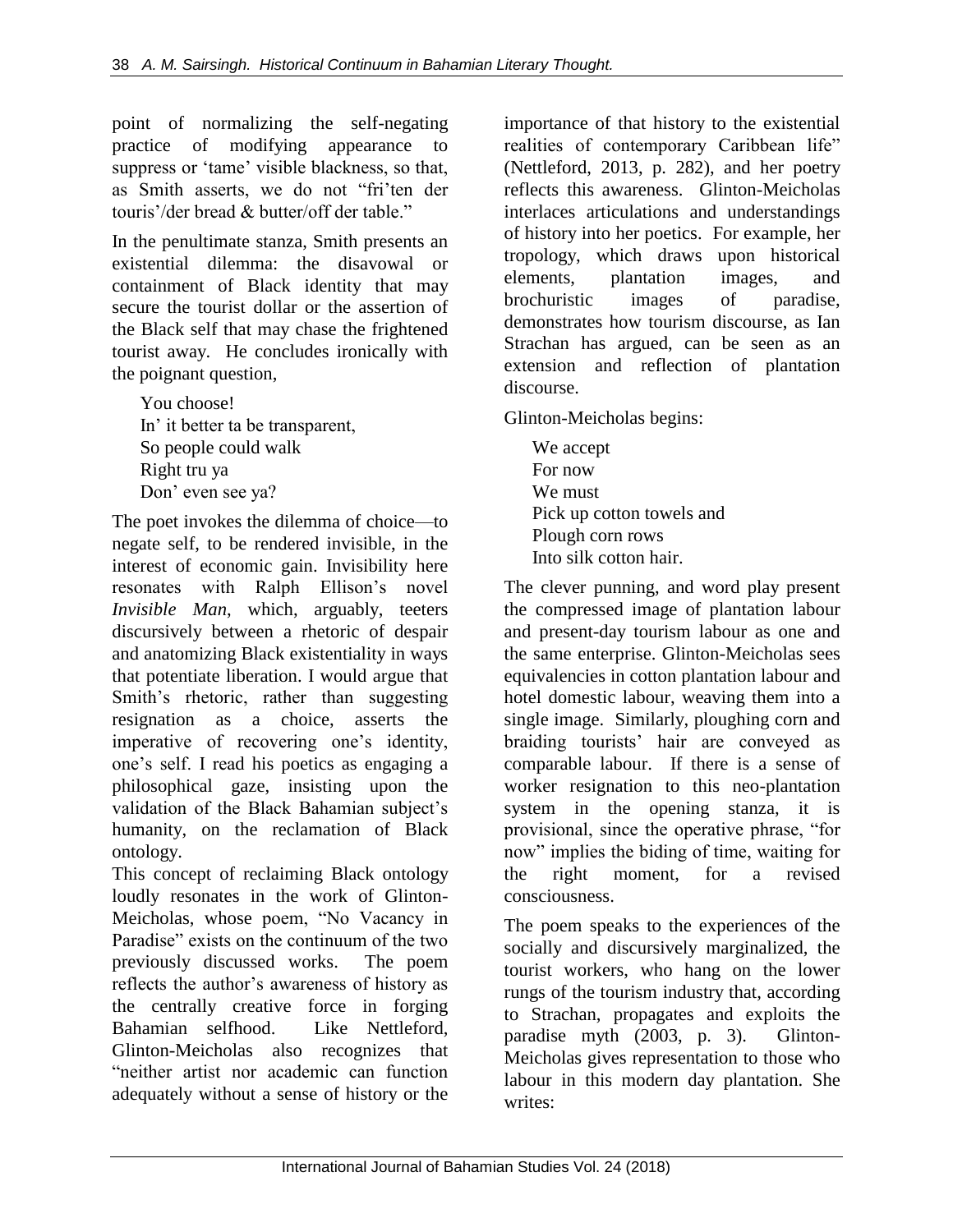Forgive us, though If our humanity Intrudes Spoiling The fantasies Packaged for you By a dream merchant Into fournightsthreedays Of tropical delights John B. Sailing Swaying palms Wailing guitars Picturesque pickaninnies Posing for alms Beaches by the mile Sparking white Cheshire cat smiles Devoid of thought And embarrassing flesh Save for arms bought To spin trays under the limbo stick Or place umbrellas To shade skin that wilts Under the tropic sun

The poet presents a series of visual, auditory, and kinesthetic images—attractive land and seascapes; sailboats gliding on the water; musicians plucking and strumming favourite guitar riffs; hotel workers charged with serving, entertaining, and waiting on tourists, delivering the paradise fantasies. Counterpoised with these images are those of "picturesque pickaninnies" begging for alms, whose ornamental presence obfuscates the reality of poverty not intended for visitors to see. There, too, are the workers whose humanity threatens to "intrude" upon the scene, challenging the image of the smiling, acquiescent Black native whose raison d'etre is to fulfil the fantasy

propagated by the dream merchant.

The final stanza of the poem reads:

No, there's no vacancy in paradise We are claiming all the rooms Willing only to lend space To those who take with due respect The role of gracious guest.

Angelique Nixon's theoretical concept of resistance to paradise is exemplified in Glinton-Meicholas' work, which offers an alternative model of tourism that is "less exploitative and rooted in African diasporic identity and cultural practices" (Nixon, 2015, p. 4). This resistance to the dehumanizing practices of the present tourism model thus mobilizes a discourse of being and ontology, bringing into focus the need, as Bogues (2010) has expressed it, to "work through the politics of the wound of racial slavery and racial domination, not as historical memory, but as present past" (p. 65).

The works of the writers examined here make important contributions to the ongoing national, regional, and global discussion around the legacy of the transatlantic slave trade and the myriad ways that this legacy continues to impact the contemporary moment. These writers explore Bahamian existential reality and speak to the need for a clearer articulation of Bahamian *identities*, and the need for cultural enunciations that are sensitive to the ways in which history shapes our sense of identity and belonging. These works therefore collectively inform the national ethos, and contribute to the discourse not only of what it means to be Bahamian, but, more deeply, what it means to be human.